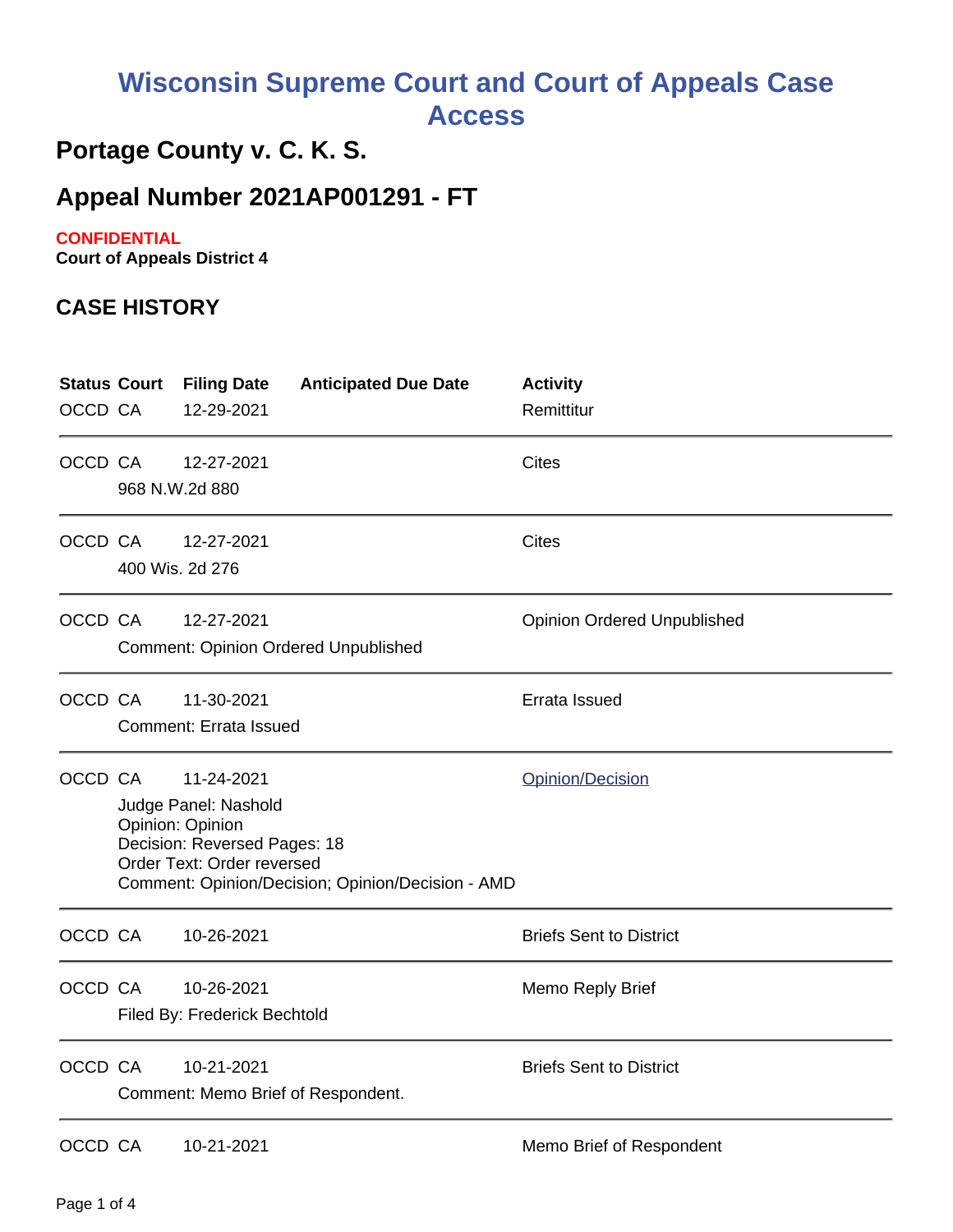| OCCD CA |                                                                                                                                                                                                                                                       | 09-23-2021                                                                                 | <b>Other Papers</b>                                                                                     |  |  |  |  |
|---------|-------------------------------------------------------------------------------------------------------------------------------------------------------------------------------------------------------------------------------------------------------|--------------------------------------------------------------------------------------------|---------------------------------------------------------------------------------------------------------|--|--|--|--|
|         |                                                                                                                                                                                                                                                       | Comment: Cover Letter with Motion to Extend Time (MBR)                                     |                                                                                                         |  |  |  |  |
| OCCD CA |                                                                                                                                                                                                                                                       | 09-23-2021                                                                                 | Motion to Extend Time                                                                                   |  |  |  |  |
|         |                                                                                                                                                                                                                                                       | Filed By: Brianna Sweeney                                                                  |                                                                                                         |  |  |  |  |
|         |                                                                                                                                                                                                                                                       | Submit Date: 9-23-2021                                                                     |                                                                                                         |  |  |  |  |
|         | Decision: (G) Grant<br>Decision Date: 9-27-2021                                                                                                                                                                                                       |                                                                                            |                                                                                                         |  |  |  |  |
|         |                                                                                                                                                                                                                                                       | IT IS ORDERED that the time to file the respondents brief is extended to October 22, 2021. |                                                                                                         |  |  |  |  |
|         |                                                                                                                                                                                                                                                       | See MBR event due on 10-22-2021                                                            |                                                                                                         |  |  |  |  |
| OCCD CA |                                                                                                                                                                                                                                                       | 09-14-2021                                                                                 | Record and Briefs Sent to District 4                                                                    |  |  |  |  |
| OCCD CA |                                                                                                                                                                                                                                                       | 09-13-2021                                                                                 | Memo Brief of Appellant                                                                                 |  |  |  |  |
|         |                                                                                                                                                                                                                                                       | Filed By: Frederick Bechtold                                                               |                                                                                                         |  |  |  |  |
| OCCD CA |                                                                                                                                                                                                                                                       | 09-01-2021                                                                                 | Notice of Appearance                                                                                    |  |  |  |  |
|         |                                                                                                                                                                                                                                                       | <b>Comment: Brianna Sweeney for Portage County</b>                                         |                                                                                                         |  |  |  |  |
| OCCD CA |                                                                                                                                                                                                                                                       | 08-31-2021                                                                                 | <b>Sealed Documents</b>                                                                                 |  |  |  |  |
| OCCD CA |                                                                                                                                                                                                                                                       | 08-31-2021                                                                                 | Record                                                                                                  |  |  |  |  |
|         | Comment: 1-3 to 33-1 ELECTRONICALLY FILED                                                                                                                                                                                                             |                                                                                            |                                                                                                         |  |  |  |  |
| OCCD CA |                                                                                                                                                                                                                                                       | 08-25-2021                                                                                 | Case Assigned on Fast Track                                                                             |  |  |  |  |
|         | Comment: Appellant and Respondent Briefs shall not exceed fifteen pages of monospaced font, or<br>3,300 words of proportional font; Appellant Reply Brief shall not exceeding seven pages of monospaced<br>font, or 1,540 words of proportional font; |                                                                                            |                                                                                                         |  |  |  |  |
| OCCD CA |                                                                                                                                                                                                                                                       | 08-25-2021                                                                                 | <b>Rejected Electronic Document</b>                                                                     |  |  |  |  |
|         | Comment: Court error. No action to be taken.                                                                                                                                                                                                          |                                                                                            |                                                                                                         |  |  |  |  |
| OCCD CA |                                                                                                                                                                                                                                                       | 08-25-2021                                                                                 | <b>Rejected Electronic Document</b>                                                                     |  |  |  |  |
|         |                                                                                                                                                                                                                                                       | Comment: Court error. No action to be taken.                                               |                                                                                                         |  |  |  |  |
| OCCD CA |                                                                                                                                                                                                                                                       | 08-24-2021                                                                                 | <b>Rejected Electronic Document</b>                                                                     |  |  |  |  |
| OCCD CA |                                                                                                                                                                                                                                                       | 08-18-2021                                                                                 | <b>Motion for Miscellaneous Relief</b>                                                                  |  |  |  |  |
|         |                                                                                                                                                                                                                                                       | Filed By: Frederick Bechtold                                                               |                                                                                                         |  |  |  |  |
|         | Submit Date: 8-18-2021                                                                                                                                                                                                                                |                                                                                            |                                                                                                         |  |  |  |  |
|         |                                                                                                                                                                                                                                                       | Decision: (G) Grant<br>Decision Date: 8-24-2021                                            |                                                                                                         |  |  |  |  |
|         |                                                                                                                                                                                                                                                       |                                                                                            | IT IS ORDERED that by September 1, 2021, counsel for the appellant shall file with the clerk of circuit |  |  |  |  |
|         |                                                                                                                                                                                                                                                       |                                                                                            |                                                                                                         |  |  |  |  |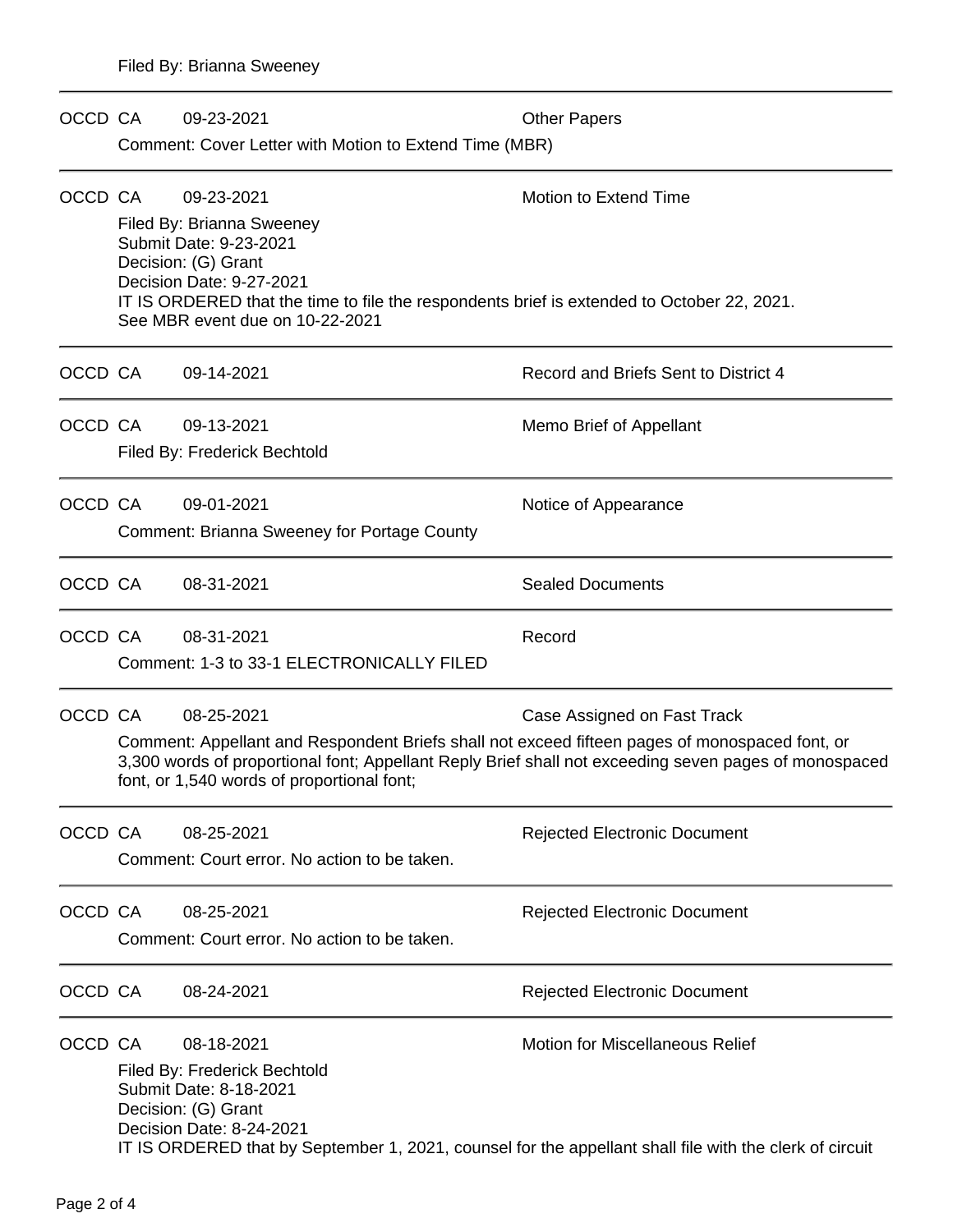|         |                                                                                                                                                                                                                                                                                                                                                                                                                                                                                                                                                                                                                                                                                                                                                                                                                                                                                                                                                                                                                                                                                                                                                                                                                                               | court a properly signed amended notice of appeal.<br>supplemental record return within five days of its filing.<br>Comment: Motion to Allow Amended Notice of Appeal | IT IS FURTHER ORDERED that if the amended notice of appeal is filed, the requirement of WIS. STAT.<br>RULE 809.11(2) for transmittal of the notice and circuit court record of the case is waived; it is only<br>necessary for the clerk of the circuit court to forward the amended notice of appeal to this court by |  |
|---------|-----------------------------------------------------------------------------------------------------------------------------------------------------------------------------------------------------------------------------------------------------------------------------------------------------------------------------------------------------------------------------------------------------------------------------------------------------------------------------------------------------------------------------------------------------------------------------------------------------------------------------------------------------------------------------------------------------------------------------------------------------------------------------------------------------------------------------------------------------------------------------------------------------------------------------------------------------------------------------------------------------------------------------------------------------------------------------------------------------------------------------------------------------------------------------------------------------------------------------------------------|----------------------------------------------------------------------------------------------------------------------------------------------------------------------|------------------------------------------------------------------------------------------------------------------------------------------------------------------------------------------------------------------------------------------------------------------------------------------------------------------------|--|
| OCCD CA |                                                                                                                                                                                                                                                                                                                                                                                                                                                                                                                                                                                                                                                                                                                                                                                                                                                                                                                                                                                                                                                                                                                                                                                                                                               | 08-16-2021                                                                                                                                                           | Letter/Correspondence                                                                                                                                                                                                                                                                                                  |  |
|         |                                                                                                                                                                                                                                                                                                                                                                                                                                                                                                                                                                                                                                                                                                                                                                                                                                                                                                                                                                                                                                                                                                                                                                                                                                               | to expedited appeals calendar                                                                                                                                        | Comment: From Attorney Bechtold; Consent to expedited appeals calendar Attorney Bechtold concent                                                                                                                                                                                                                       |  |
| OCCD CA |                                                                                                                                                                                                                                                                                                                                                                                                                                                                                                                                                                                                                                                                                                                                                                                                                                                                                                                                                                                                                                                                                                                                                                                                                                               | 08-11-2021                                                                                                                                                           | Letter/Correspondence                                                                                                                                                                                                                                                                                                  |  |
|         |                                                                                                                                                                                                                                                                                                                                                                                                                                                                                                                                                                                                                                                                                                                                                                                                                                                                                                                                                                                                                                                                                                                                                                                                                                               | Comment: From Court to parties regarding fast-track requirements                                                                                                     |                                                                                                                                                                                                                                                                                                                        |  |
| OCCD CA |                                                                                                                                                                                                                                                                                                                                                                                                                                                                                                                                                                                                                                                                                                                                                                                                                                                                                                                                                                                                                                                                                                                                                                                                                                               | 08-11-2021                                                                                                                                                           | Letter/Correspondence                                                                                                                                                                                                                                                                                                  |  |
|         | Program                                                                                                                                                                                                                                                                                                                                                                                                                                                                                                                                                                                                                                                                                                                                                                                                                                                                                                                                                                                                                                                                                                                                                                                                                                       |                                                                                                                                                                      | Comment: From Court to parties regarding consent for appeal to be placed in the Expedited Appeals                                                                                                                                                                                                                      |  |
| OCCD CA |                                                                                                                                                                                                                                                                                                                                                                                                                                                                                                                                                                                                                                                                                                                                                                                                                                                                                                                                                                                                                                                                                                                                                                                                                                               | 08-10-2021                                                                                                                                                           | <b>Rejected Electronic Document</b>                                                                                                                                                                                                                                                                                    |  |
|         |                                                                                                                                                                                                                                                                                                                                                                                                                                                                                                                                                                                                                                                                                                                                                                                                                                                                                                                                                                                                                                                                                                                                                                                                                                               | Comment: Duplicate, no action necessary.                                                                                                                             |                                                                                                                                                                                                                                                                                                                        |  |
| OCCD CA |                                                                                                                                                                                                                                                                                                                                                                                                                                                                                                                                                                                                                                                                                                                                                                                                                                                                                                                                                                                                                                                                                                                                                                                                                                               | 08-10-2021<br><b>Comment: Frederick Bechtold</b>                                                                                                                     | <b>Received SPD Appointment Order</b>                                                                                                                                                                                                                                                                                  |  |
| OCCD CA |                                                                                                                                                                                                                                                                                                                                                                                                                                                                                                                                                                                                                                                                                                                                                                                                                                                                                                                                                                                                                                                                                                                                                                                                                                               | 08-10-2021                                                                                                                                                           | Sua Sponte                                                                                                                                                                                                                                                                                                             |  |
|         | Filed By: Unassigned District 4<br>Submit Date: 8-10-2021<br>Decision: (O) Other<br>Decision Date: 8-25-2021<br>IT IS ORDERED that this appeal is placed on the Expedited Appeals Calendar. The briefs-in-chief shall<br>not exceed fifteen pages of monospaced font, or 3,300 words of proportional font. Appellants brief is<br>due within twenty-one days of the date the record is transmitted to this court. Respondents brief is due<br>within twenty-one days of service of appellants brief. Appellant may file a reply brief not exceeding<br>seven pages of monospaced font, or 1,540 words of proportional font, within ten days of service of<br>respondents brief. The briefs shall be filed electronically. The parties do not contemplate any appellate<br>motions or presenting more than three issues for this courts determination. Any deviation from these<br>terms must be presented to this court by motion and may result in an order removing this case from the<br>Expedited Appeals Program. A copy of the Expedited Appeals Rules for Briefing is attached to this<br>order.<br><b>Motion Response</b><br>Filed By: Frederick Bechtold<br>Submit Date: 8-16-2021<br>Comment: Consent to expedited appeals calendar |                                                                                                                                                                      |                                                                                                                                                                                                                                                                                                                        |  |
| OCCD CA |                                                                                                                                                                                                                                                                                                                                                                                                                                                                                                                                                                                                                                                                                                                                                                                                                                                                                                                                                                                                                                                                                                                                                                                                                                               | 08-10-2021                                                                                                                                                           | Docketing Statement from Appellant                                                                                                                                                                                                                                                                                     |  |
| OCCD CA |                                                                                                                                                                                                                                                                                                                                                                                                                                                                                                                                                                                                                                                                                                                                                                                                                                                                                                                                                                                                                                                                                                                                                                                                                                               | 08-10-2021<br>Comment: New due date of connected SRT: 8-17-2021                                                                                                      | Delinquent                                                                                                                                                                                                                                                                                                             |  |